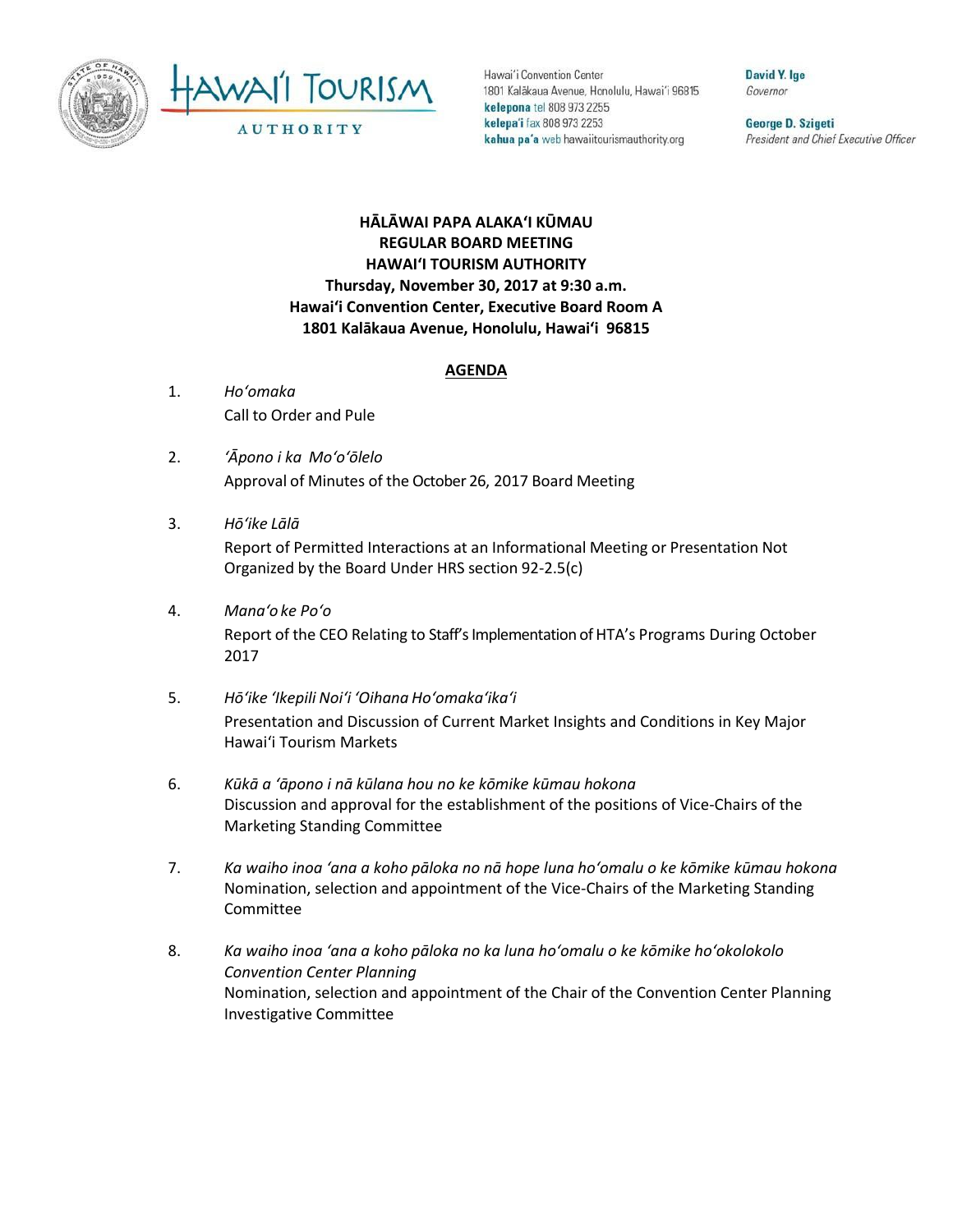- 9. *Ka waiho inoa 'ana a koho pāloka no ka luna ho'omalu o ke kōmike ho'okolokolo Visitor-Related Infrastructure* Nomination, selection and appointment of the Chair of the Visitor-Related Infrastructure Investigative Committee
- 10. *Ka waiho inoa 'ana a koho no nā lālā o na kōmike Administrative Standing Committee, Audit Standing Committee, Convention Center Planning Investigative Committee, Legislative and Governmental Affairs Investigative Committee.* Nomination, selection and appointment of board members for the following committees: Administrative Standing Committee, Audit Standing Committee, Convention Center Planning Investigative Committee, Legislative and Governmental Affairs Investigative Committee
- 11. *Hō'ike Mo'ohelu*

Presentation, Discussion and Action on HTA's Financial Reports for July through September 2017

- 12. *Hōʻike Hanana HCC* Presentation by AEG Regarding an Update of Hawai'i Convention Center Recent Operational Activities and Sales Initiatives
- 13. *Hōʻike a Noi no ka ʻĀpono ʻana i ko ka HCC Moʻohelu Kālā no 2018*  Report of, discussion and request for approval to Hawai'i Convention Center's 2018 budget\*\*\*
- 14. *Hōʻike a Noi no ka ʻĀpono ʻana i ko ka HTA Kaʻakālai Hāʻuki* Report of, discussion and request for approval of the HTA Sports Strategy\*\*\*
- 15. *Kūkā a Hoʻoholo: MMA* Strategic discussion regarding possibility of hosting Mixed Martial Arts events in Hawai'i\*\*\*
- 16. *Hōʻike a Noi no ka ʻĀpono ʻana i ke Kākoʻo ʻia o nā Polokalamu* Report of, discussion and request for funding approval of programs recommended by the Marketing Standing Committee\*\*\*
- 17. *Ho'oku'u* Adjournment

\*\*\* ʻAha Hoʻokō: Ua hiki i ka Papa Alakaʻi ke mālama i kekahi hālāwai kūhelu i kū i ka hawaiʻi Revised Statutes (HRS) ) § 92-4. E mālama ʻia kēia hālāwai kūhelu nei ma lalo o ka § 92-5 (a)(4), § 92-5 (a)(8) and §201B-4(a)(2) no ka pono o ko ka Papa Alakaʻi kūkā a hoʻoholo ʻana i nā nīnūnē a nīnau i pili i ko ka Papa Alakaʻi kuleana me ko ka Papa Alakaʻi loio. He hālāwai kūhelu kēia i ʻole paulele ʻia ka ʻikepili a i mea hoʻi e mālama kūpono ai ko Hawaiʻi ʻano, he wahi i kipa mau ʻia e nā malihini.

\*\*\* Executive Session: The Board may conduct an executive session closed to the public pursuant to Hawai'i Revised Statutes (HRS) § 92-4. The executive session will be conducted pursuant to § 92-5 (a)(4),